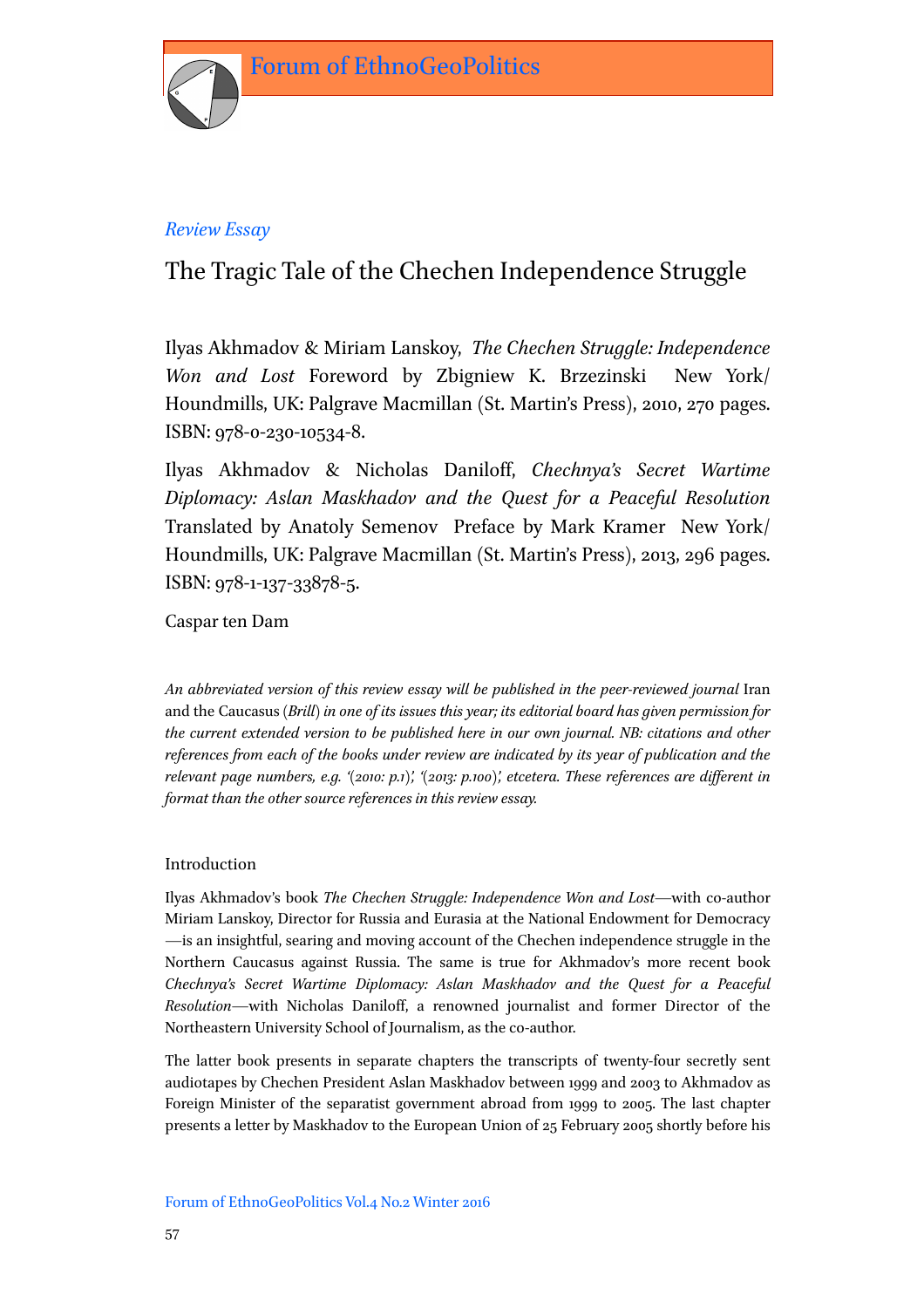

violent death on 8 March 2005. Each chapter ends with a commentary by Akhmadov of each translated audiotape or letter in question.

The translations into English of these "surviving tapes" (2013: p.vii, A Note on Translation) have been shortened for reasons of a) readability as Maskhadov often spoke hurriedly and repetitively, being "constantly moving around to avoid capture" (Ibid: p.vii); b) the safety of people concerned, particularly those "wanted by the Russians for treason" (Ibid: p.viii); and c) the requirement to remain within the book's word limit. The full copies of the tapes, 60% in the Chechen language and 40% in Russian (Ibid: p.vii), will become available "for perusal by specialists after a period of at least 15 years" (Ibid: p.viii).

It remains unclear exactly how many audiotapes from Maskhadov to Akhmadov and vice versa—and to others and vice versa, like the ones to Maskhadov's military commanders have survived, and how many have been destroyed or lost. One wonders about the full, exact content of Akhmadov's own audiotapes (and occasional short conversations by satellite phone) to Maskhadov.

Arguably *Chechnya's Secret Wartime Diplomacy* would have been even more comprehensive and grounded if Akhmadov would have been able and willing to transcribe and publish his own audiotapes (if any survived) to Maskhadov as well.<sup>1</sup> Hopefully other audiotapes by Maskhadov—and others—to other individuals (associates, allies, rivals, etc.) and vice versa will resurface, be transcribed, translated in English and published in order to have a more complete understanding of the history of the Chechen independence struggle.<sup>2</sup>

Particularly in the *Chechen Struggle*, but also in *Wartime Diplomacy*, Ilyas Akhmadov (b. 1960) recounts his own active participation in Chechnya's independence struggle and his travails as Chechnya's Foreign Minister abroad to defend (the justifiability of) the struggle and find a peaceful resolution to the conflict. But these books also recount the roles of many more, generally more well-known figures in that struggle.

Furthermore, Akhmadov offers penetrating observations of the heavy odds arranged against Chechnya's independence from the very start, odds that would have been extremely difficult to surmount even if (m)any of the major figures on both sides would or could have avoided the fateful decisions or mistakes they have made.

The odds described by Akhmadov roughly correspond to Lanskoy's identification of "five over-arching problems" accounting for "Chechnya's failure to develop into a functioning state" and "avert the catastrophe of a second war with Russia" by the end of the twentieth century: i) "absence of resources for postwar reconstruction"; ii) "profound confusion about the structure of the new state" mainly due to "surprising and unpredictable combinations of traditional, Soviet, Islamic and democratic norms" (Lanskoy 2003: 187 (quotes) ); iii) "weak political leadership in the person of President Aslan Maskhadov"; iv) the "proliferation of private armies"; and v) "failure in Moscow to undertake constructive policies for building relations with Chechnya" (Lanskoy 2003: 185 (quotes) ).3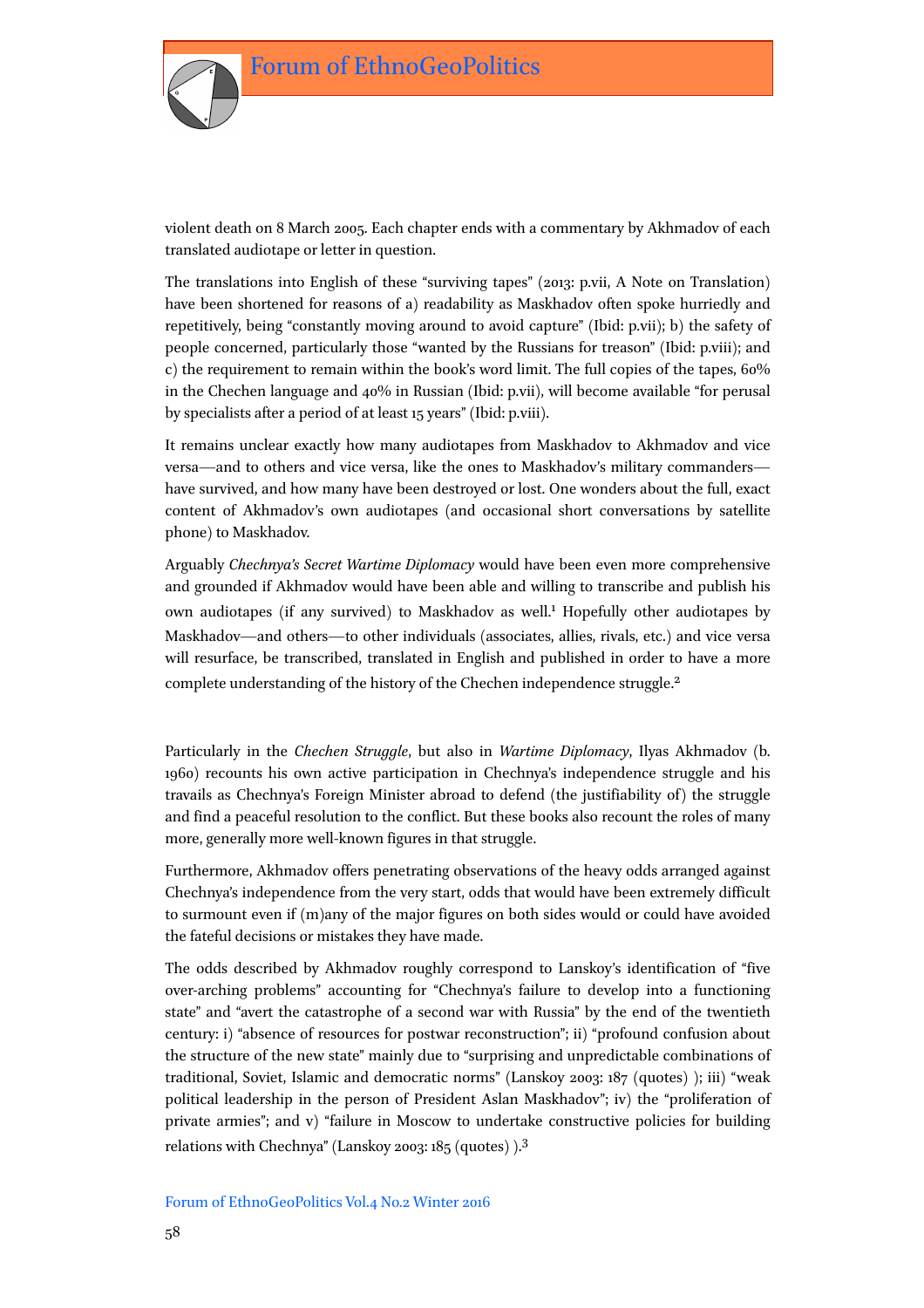

Akhmadov tends to be more forgiving of the shortcomings exhibited by Maskhadov and other major players in the tragic tale of Chechnya's independence, arguing that they have had few if any opportunities to act differently than they did. Both of his books therefore contain several laudable and impressive features.

# Portraits of Maskhadov and other Figures in the Chechen Independence Struggle

First of all, *The Chechen Struggle* and *Chechnya's Secret Wartime Diplomacy* offer close and personal portraits of the characters, apparent motivations, political convictions, personal relationships and fateful decisions of major figures in that struggle. These portraits include some of the most famous or notorious ones, including:

- General Johar Musayevich Dudaev (b. 1944), the first elected President of the self-styled, separatist and unrecognised Chechen Republic of "Nokhchi" (*Noxçiyn Respublika Noxçiyçö*, NRN) or "Ichkeria" 4 in October 1991 until he was killed in April 1996 reportedly by a Russian air- or ground missile 5;

- General Aslan Khalid Maskhadov (b. 1951), chief-of-staff of Nokhchi's armed forces since March 1994 and Nokhchi's Interim Prime Minister and Defence Minister after Dudaev's death, until he was elected President in January 1997 (he was killed on 8 March 2005 after Russian forces finally cornered him); and

- Shamil Salmanovich Basaev (b. 1965), commander-in-chief of the Confederation of the Mountain Peoples of the Caucasus (*Konfederatsiya narodov Kavkaza*, KNK) involved in Abkhazia's violent separation from Georgia in 1992-1993, and commander of the Abkhaz Battalion in late 1994, playing crucial roles in the defense of Grozny in December 1994 and its recapture in August 1996.

However, Basaev became a 'Wahhabist' or rather Salafist<sup>6</sup> notorious for his 'terrorist' acts like the Budennovsk hostage crisis in June 1995 in southern Russia, and the incursion into Dagestan in August 1999. He was killed in July 2006 in Ingushetia, reportedly by an explosive of Russia's secret service, the Federal Security Service of the Russian Federation (*Federal'naya Sluzhba Bezopasnosti Rossiyskoy Federatsii*, FSB), though different versions of his death exist, including one by "accidental explosion" (Askerov 2015: xxii).7

One of Basaev's close allies was Samir Salih 'Abdalla al-Suwaylim (b. 1969), a Saudi or Jordanian (sources differ on his national background) <sup>8</sup> called 'Emir Khattab', 'Ibn al-Khattab', 'al-Khattab' or simply 'Khattab' after 'Umar ibn al-Khattab (second caliph, 634-644 AD). A *mujahid* ("holy-warrior"; from Arabic "struggler" (*mugahid*); plural: *mujahideen*) in Afghanistan during 1987-1992, he became from 1995 onwards Ichkeria's main or at least most notorious foreign-volunteer commander, spearheading a violent brand of Salafism in close cooperation with Basaev.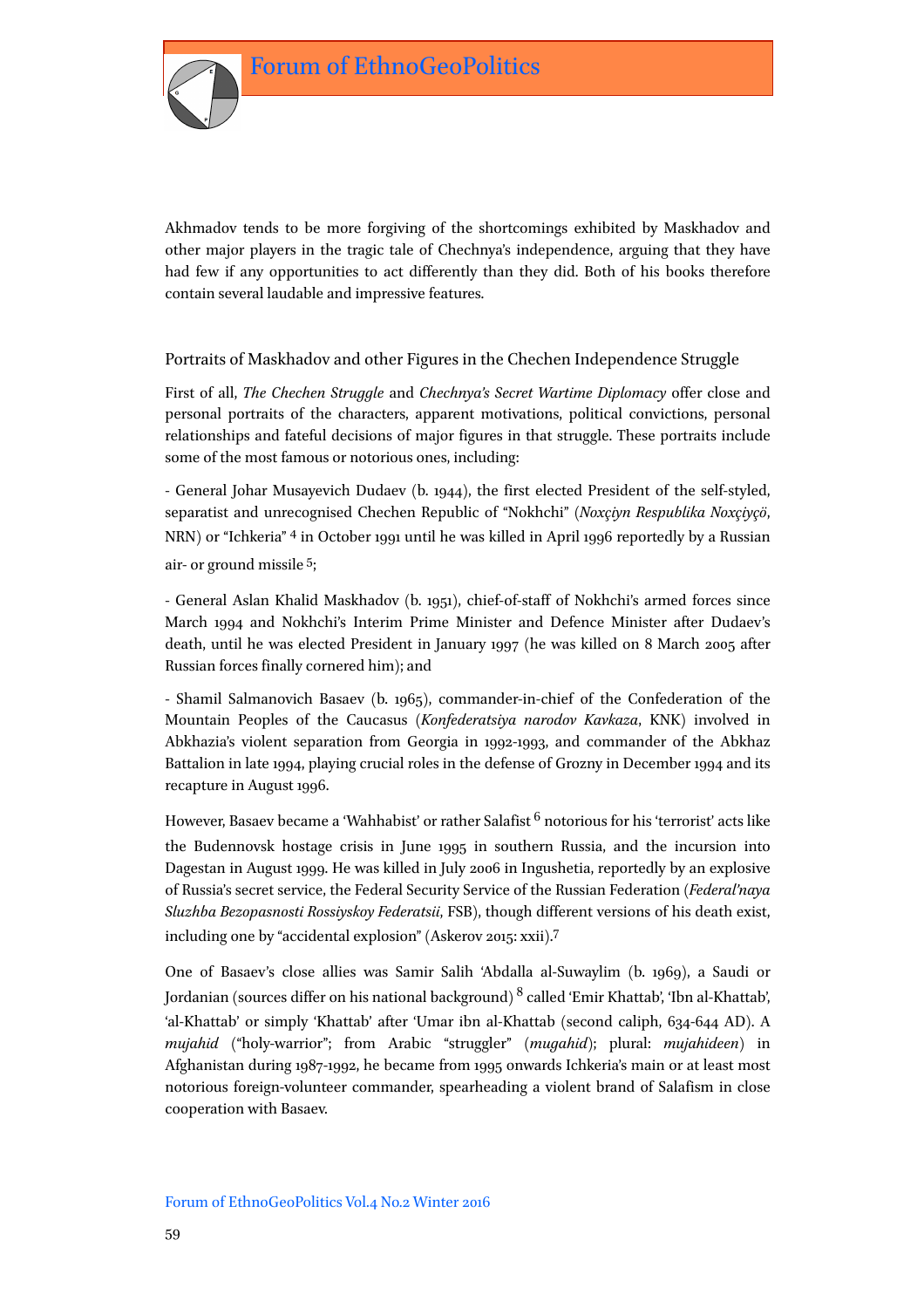

Khattab reportedly participated in major events like Grozny's famous New Year's Eve 1994 battle—and led with Basaev the short-lived 'invasion' of neighbouring Dagestan in August 1999 in a vain effort to establish a Chechen-Dagestan Islamic republic there. FSB commandos finally managed to track him down and kill him (by poison) on or around 20 March 2002 (precise date of his demise remains contested).

Obviously, *Chechnya's Secret Wartime Diplomacy* primarily deals with Maskhadov; through this book the reader gets to know him better and more intimately than through any other published English-language accounts of the Chechen conflict to date. Indeed, one must empathise with Maskhadov's ordeals as leader of Chechnya's independence struggle and his attempts to "end the war and find a political solution through negotiations" (2010: p.184) with Russia with help from the West until his violent death in 2005.

Akhmadov counts as many as six stillborn peace plans between 2001 and 2003 alone (2013: pp.236-239), most of them proposed by Russian politicians that envisaged Chechen autonomy rather than independence, but also one proposed by Akhmadov himself based on the example of Kosovo and reluctantly supported by Mashkadov: conditional independence through a UN protectorate for an interim period of ten to fifteen years (2010: pp.211-215 ('Akhmadov plan') ).

Maskhadov's diplomatic efforts seem practically doomed in hindsight, given Russian President Vladimir Putin's utter unwillingness—despite some formal, shallow, insincere overtures as asserted and described in both of Akhmadov's books—to negotiate with Maskhadov or other representatives of the Chechen Republic of Ichkeria (ChRI)9 so as to avoid granting any legitimacy to the latter.

Maskhadov's voice—often desperate, isolated and paranoid, but also brave, persistent and thoughtful—is heard loud and clear through the transcribed and translated audiotapes. Maskhadov "knew full well that he would be a target of the Russians" (2013: p.4)—and knew full well that his predecessor Dudaev was reportedly killed "while using a satellite phone" 10 which thus led him to "employ the most primitive but reliable method of courier mail" (Ibid) which came to include the said audiotapes—actually "mini-cassettes because they were easier to hide in cigarette packs or elsewhere than ordinary cassettes" (Ibid: p.27).

Maskhadov also assigned his successor by decree if he were to be killed or rendered incapable to continue his duties as President and supreme commander of ChRI's armed forces; this he told Akhmadov in his 17th audiotape in November 2001, though he did not divulge the intended successor's identity. It turned out to be Abdul Khalim Salamovich Saidullaev (b. 1956), but the latter did not last long: (pro-)Russian forces killed him in June 2006. 11

Maskhadov probably has made the extensive audio recordings also for posterity's sake, especially if the worst would happen to him—or to his country's survival and freedom,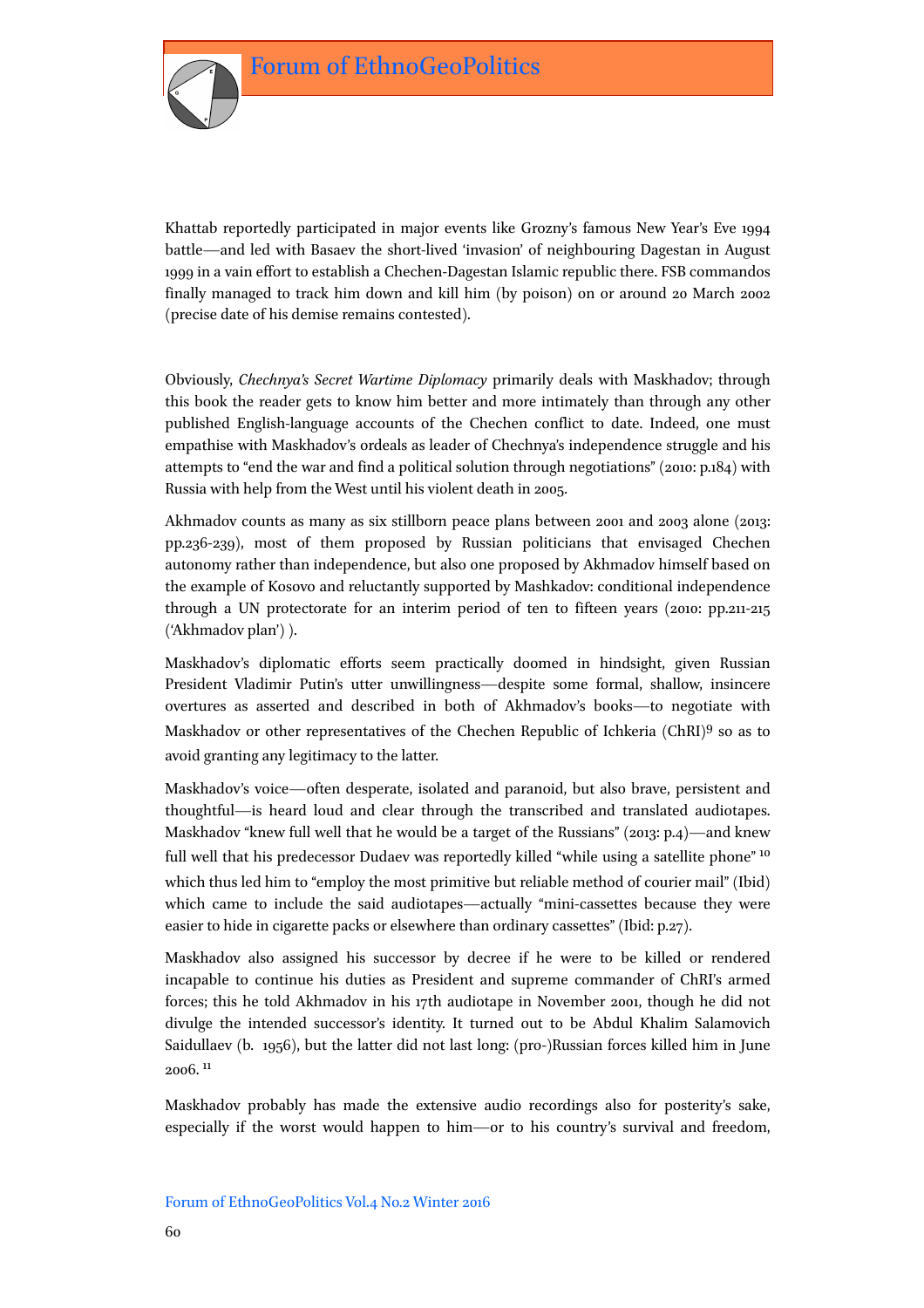

despite his frequently expressed 'desperately-optimistic' assertion that the latter scenario would never happen.

Yet one sign of Nokhchi's impending collapse at the time is the increasing difficulty and danger of maintaining communications abroad and safeguarding i.e. hiding the state's archive at home against Russian search parties. The tapes sent back and forth became increasingly rare, with an interruption of over nine months between Maskhadov's 22nd and 23rd transcribed audio-tapes to Akhmadov from April 2002 till January 2003 due to Akhmadov's visa problems in the US after Russia had asked Interpol to arrest him.

The reliance on infrequent smuggled audiotapes for information, feedback and simple human contact was affecting Mashkadov's position and state of mind. He told Akhmadov more than once that he was "in a terrible condition due to lack of the news from you and impossibility to call you" (2013: p.187). He repeatedly urged Akhmadov to send him a cassette once or even twice a week as he was "tired of being in the dark …, from not knowing what is going on there [abroad]" (Ibid: p.167)—an impossible demand, given the logistical difficulties of transporting these cassettes in secret across different countries and time zones.

Both Mashkadov and Akhmadov also have had numerous disagreements and misunderstandings on the particular texts and formulations of official documents like those on peace overtures and negotiations. The actual physical distance and consequent perceptual difference between them exacerbated these differences. In his last surviving and transcribed audiotape to Akhmadov dated 30 March 2003, Mashkadov states angrily (as he has done more than once) that "you are man who is absolutely unaware of what is going on here" (2013: p.242). Still, Akhmadov commendably keeps showing deep sympathy and understanding for him despite the latter's often harsh criticism of the former.

Maskhadov also wanted to defend through the tape recordings his oft-criticised policies and decisions, such as his continuing if ambivalent efforts to work with jihadists, secular militants, bandits and corrupt politicians. Already in the first transcribed audiotape to Akhmadov of late July 2000, he argues that if he had confronted or even sought to isolate and defeat the likes of Shamil Basaev during 1999 or even earlier, it would have deepened the split in Chechen society between secularists and Islamists. This would have weakened Chechnya's position even further vis-à-vis Russia. Additionally "I did not want a civil war to be a cause for Russia to begin its aggression" in late 1999 by invading Chechnya again (2013: p. 12).

And that was why Maskhadov did not publicly condemn people like Basaev, former Information Minister Movladi Udugov 12 and former Vice-President Zelimkhan Yandarbiev (2013: p.12 & note 11, p.259). He even tried in vain to pacify the latter by such measures as introducing (or proclaiming to introduce) *Shari'a* (Islamic law) in February 1999.

Akhmadov understands and sympathizes with Maskhadov's predicament; yet the latter repeatedly "employed the same maneuver, and it proved to be fatal. He tried to implement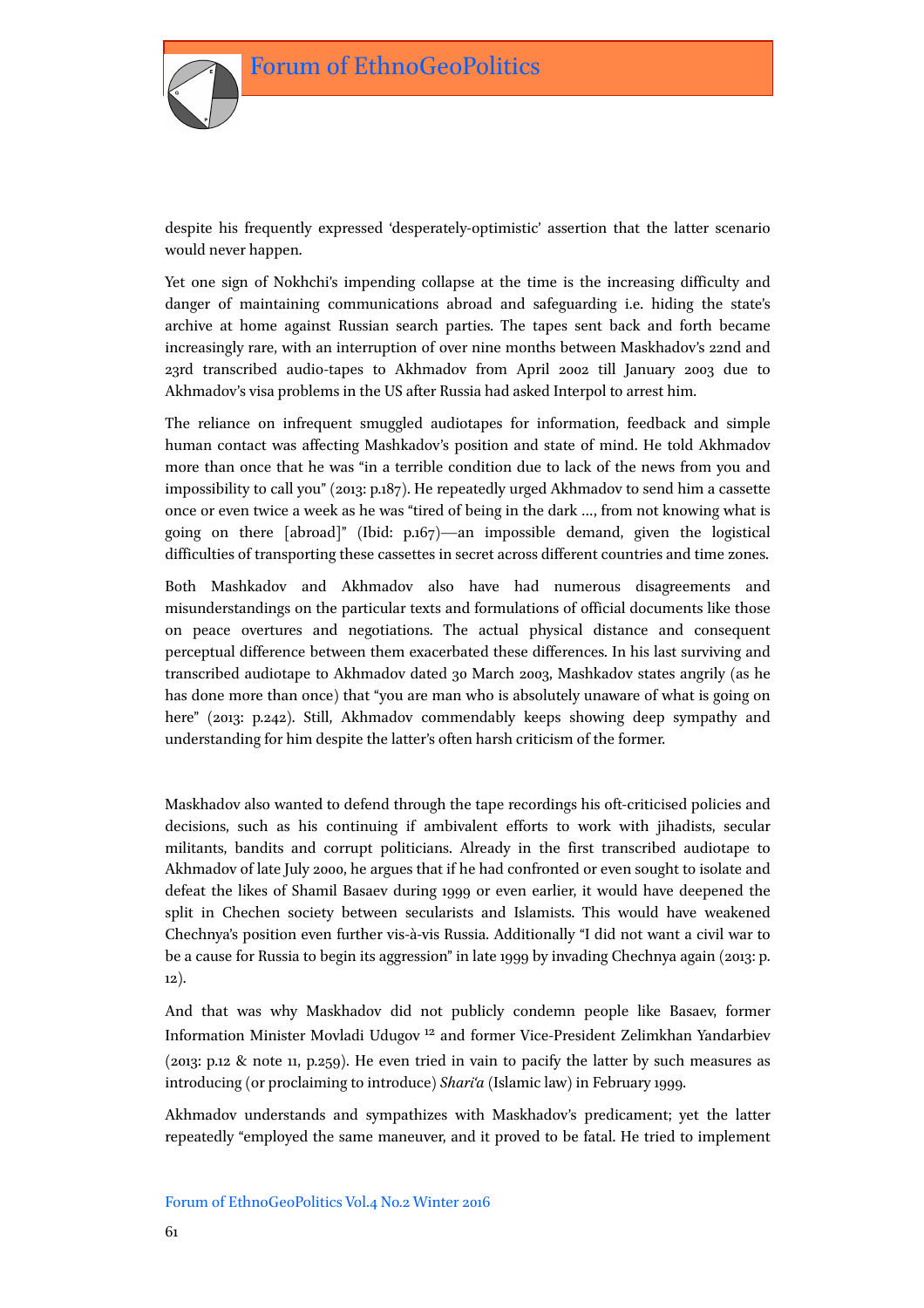

his opponents' program" (2010: p.99). Indeed as the radicals "did not make similar compromises, his compromises became one-sided concessions" (Ibid: p.78).

Maskhadov thus rarely condemned the beliefs and actions of both jihadist and secular militants in public when he was, either formally or informally, the political and military leader of the independence struggle from 1994 till his death in 2005. He did privately condemn the beliefs and actions of his radical(ised) rivals on his confidential audiotapes. Thus he repeatedly berates commander Ruslan Gelaev—involved in Basaev's Confederation of the Mountain Peoples (KNK) and the Abkhaz Battalion in the early 1990s and a major commander in the First Russo-Chechen War—for his apparent insubordinations.

Mashkadov thus condemns Gelaev for the latter's supposed refusal to engage the Russian forces in the early days of the Second Russo-Chechen War—even though Gelaev's troops fought "a whole series of battles" (2013: p.52) according to Gelaev's own account and that of many sources. Thus at the Battle of Komsomolskoe (Saadi-Kotar) in March 2000, Gelaev's troops were decimated during the village's siege by Russian troops. Maskhadov blames Gelaev for "turning 600-800 of our most desperate fighters into corpses" (Ibid: p.69) at the village there, though other estimates speak of 'just' several hundred Chechen fighters killed against several dozen or more Russian casualties.

Maskhadov demoted Gelaev and branded him a deserter for moving his dwindled troops to the remote Shatili valley in Georgia in late 2000 and then to that country's Pankisi Gorge by early 2001, and recuperate and train there indefinitely and in fact until 2002. Akhmadov argued against Gelaev's demotion "for fear of driving a deeper wedge in relations with the radical commanders" (2013 : p.261, note 4 (p.69) )—thereby showing himself to be the greater pragmatist at least on this occasion.

After his return Gelaev was "continually ostracized" even though Maskhadov reinstated him, which according to Akhmadov eventually drove him to try to return to Pankisi; he was killed on 28 February 2004 during the attempt (2010: p.183 (incl. quote)  $1^{13}$ 

## Akhmadov's Role in the Chechen Independence Struggle

The second laudable feature of *The Chechen Struggle* and also *Chechnya's Secret Wartime Diplomacy* is that they offer intriguing, insightful and moving accounts of Akhmadov's own role in the Chechen independence struggle, and of his frequently fraught, ambivalent yet close relationships with some of the major figures in that struggle.

Thus Akhmadov attained a closer relationship with Maskhadov, and—perhaps surprisingly —Basaev, than with Dudaev, possibly due to the latter's oft-reported irascibility, aloofness, secretiveness and intolerance of other viewpoints. Akhmadov served under each of them in different capacities, and can be considered a major if lesser-known figure in the independence struggle.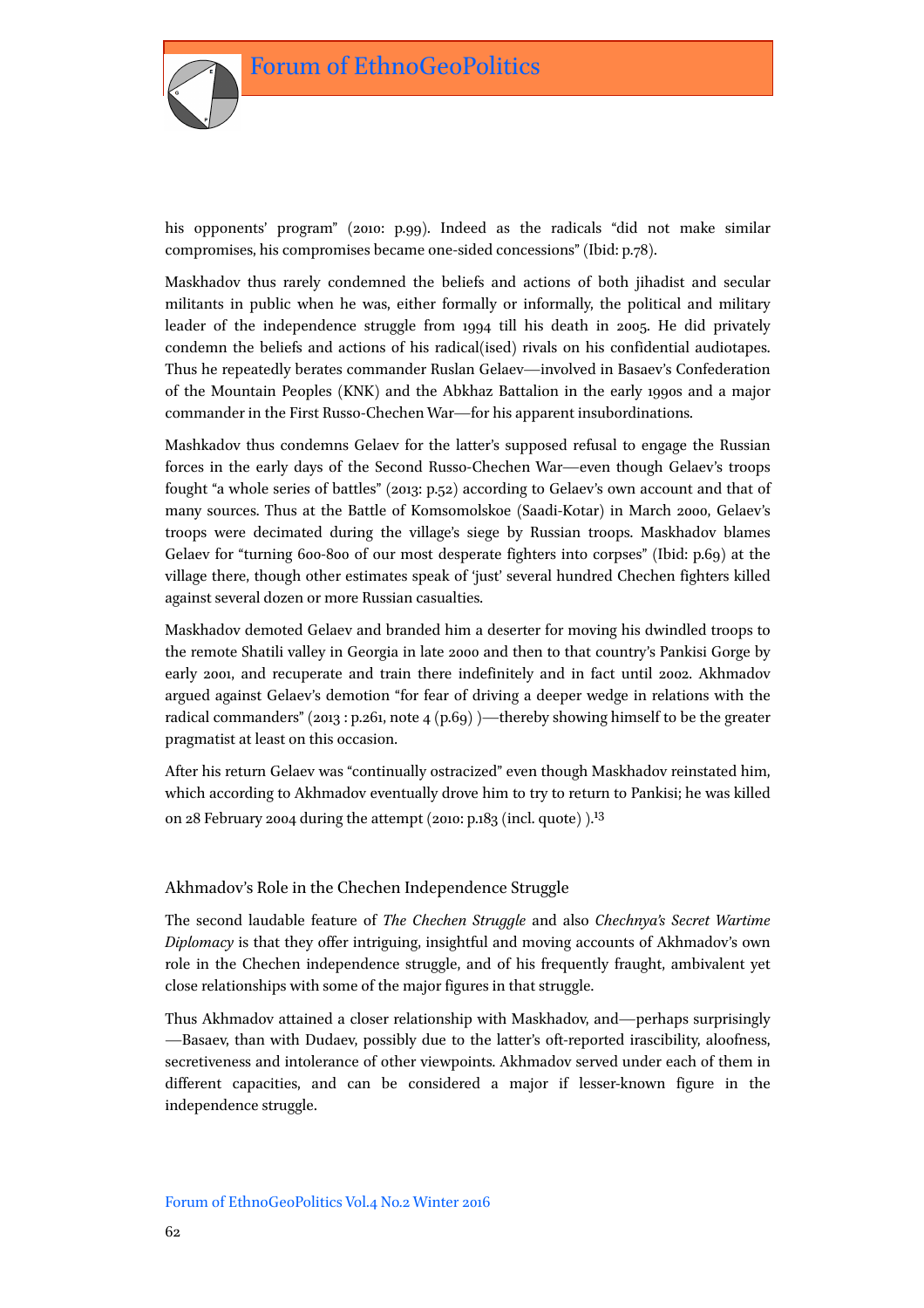

Akhmadov served as a senior civil servant in the Chechen Republic's Foreign Ministry's political department under President Dudaev since early 1992 (or late 1991; sources differ or are unclear on this). Then he became a senior aide to Basaev tasked with training, equipment and record keeping in the latter's Abkhaz Battalion in July-August 1994, until he sustained a "knee injury" by "accidentally" stepping in a hole (2010:  $p_{15}$ ) <sup>14</sup> at the battalion's base when Basaev's main force was attacking one of the anti-Dudaev forces in Argun, those led by notorious gangster Ruslan Labazanov.

Akhmadov received treatment in St. Petersburg—he was invited there by one of his university friends, presumably from the time he studied political science at Rostov State University—and thus was absent when Basaev's battalion defeated and drove Labazanov's forces out of Argun on 4-5 September 1994.

Eventually Akhmadov flew to Rostov, and drove to Grozny with a friend (bribing Russian soldiers to let them through on the way), arriving in the Chechen capital on December 30 right before Russia's disastrous New Year's Eve offensive into the city. He "experienced the battle of Grozny as total chaos. .… I couldn't understand what was happening on the next block, or sometimes, in the next building" (2010: p.17). The Russian armed forces eventually occupied the entire city by early March 1995 or at least claimed they had full control over it, but only after massive bombardments and (thus) inflicting and sustaining heavy losses.

When Akhmadov was finally able to meet up with Basaev (then commander of the Grozny garrison) in February 1995, the latter suggested that he should join Maskhadov's newly formed general staff then located near Argun and help set up "an analytical or information service" (2010: p.26) as Basaev put it. At first the commander-in-chief remained quite aloof when Akhmadov met him for the first time, while he became a much closer friend of Maskhadov's aide-de-camp, Husein Iskhanov.

Still, Akhmadov were to increasingly identify himself with Maskhadov and his political viewpoints, progressively distancing himself from an increasingly radical and unpredictable Basaev—who first became widely known and notorious to the outside world with his raid into Budennovsk in southern Russia and the consequent hostage crisis at the hospital there in June 1995. Yet in the 14th transcribed audiotape of August 2001, Maskhadov asks Akhmadov straight out why and how he continues to maintain close contacts with selfproclaimed Islamists like Basaev, Udugov and Yandarbiev. Akhmadov claims that Maskhadov misunderstood the extent and nature of these contacts, exacerbated by the lack of "constant and systematic communications" between them (2013: p.147).

During many travails and narrow escapes from Russian bombs and other dangers (like contracting tuberculosis in late 1995, for which he was able to receive treatment and recover in France over several months), Akhmadov stayed in Maskhadov's general staff as a kind of public affairs chief, at least up to the end of the First Chechen War (1994–1996).<sup>15</sup> Thereafter, he had a short-lived political career as founding chairman of Basaev's small, "radical separatist" (Sokirianskaia 2009: 223) and unsuccessful *Marshonan Toba* (Freedom Party)—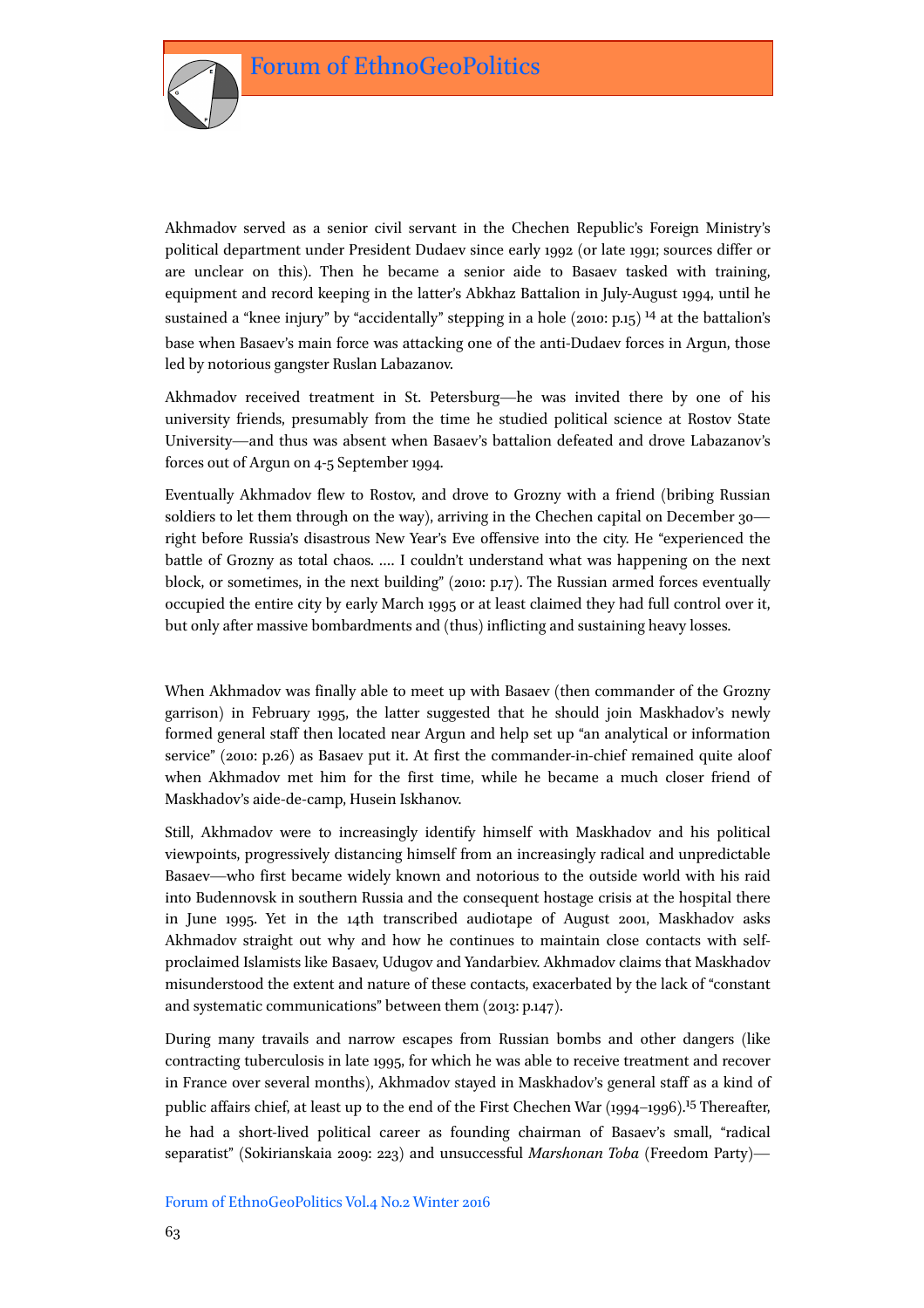

until he, heavily disillusioned, dissolved the party in the Winter of 1999. Apparently, this constitutes the last activity and period in which he has tried to work with Basaev, the "leader and the inspiration" of *Marshonan Toba* (2010: pp.94, 141(quote) ). Why he still tried to work with Basaev remains obscure; probably a strong sense of friendship and loyalty must have played a role in this.

In the meantime, Maskhadov had been democratically elected as Ichkeria's new President in January 1997, due to his leading role in the remarkable recapture of Grozny on 6 August 1996 and the signing of the peace accord with the Russian government at Khasavyurt, Dagestan, on 30 August 1996.

Maskhadov eventually appointed Akhmadov as Ichkeria's Foreign Minister in late July 1999 (confirmed by parliament in September), who left Chechnya the same year to represent and promote the fledgling self-styled state abroad and mainly in the United States until he was finally dismissed sometime in 2005 by Maskhadov's successor, Abdul Khalim Saidullaev. To this day, Akhmadov—who sought political asylum in the United States in 2002 and eventually received it in 2005—has been unable to revisit his homeland, let alone safely settle there.

As its main foreign representative, Akhmadov had to deal with the persistent isolation of the Chechen Republic of Ichkeria (ChRI) abroad, while it was losing the information war against both the Russian state(-controlled) media and those of internal opponents like Movladi Udugov's increasingly Islamist *Kavkaz Tsentr* (Kavkaz Center) website at the expense of Akhmed Zakaev's generally secular-nationalist *Chechenpress* website. The former website became the main voice-piece of the 'North Caucasus Emirate' (later renamed 'Caucasus Emirate') declared by Saidullaev's successor Doku Umarov in October 2007, which effectively abolished the ChRI apart from a residual government-in-exile in London.

In November 2007 Zakaev resigned as Ichkeria's Foreign Minister in protest against President Umarov's declaration of a '(North) Caucasus Emirate', only to be re-elected as Prime Minister by the parliament-in-exile, which formally took the President's post away from Umarov but seemed powerless to stem Islamist irredentism as the expressed goal of most remaining insurgents on the ground.

Consequently, long before the announcement of the Caucasus Emirate, there was a "lingering suspicion in the United States that our government … might be harboring terrorists or allowing extremists into the leadership circle" (2013: p.86). Akhmadov believes Maskhadov's refusal to distance himself from *Kavkaz Tsentr* and shut it down was the latter's "biggest mistake" of all: "this website destroyed our ability to present ourselves as anything other than radicals and terrorists. Maskhadov should have nipped it in the bud" (2010: p.184 (quotes) ).

Above all the frequent kidnappings (including foreigners) in and around Chechnya were mainly blamed on factions, Islamist, criminal-opportunist or otherwise, within or loosely associated with Ichkeria's increasingly fractious and fractured government. These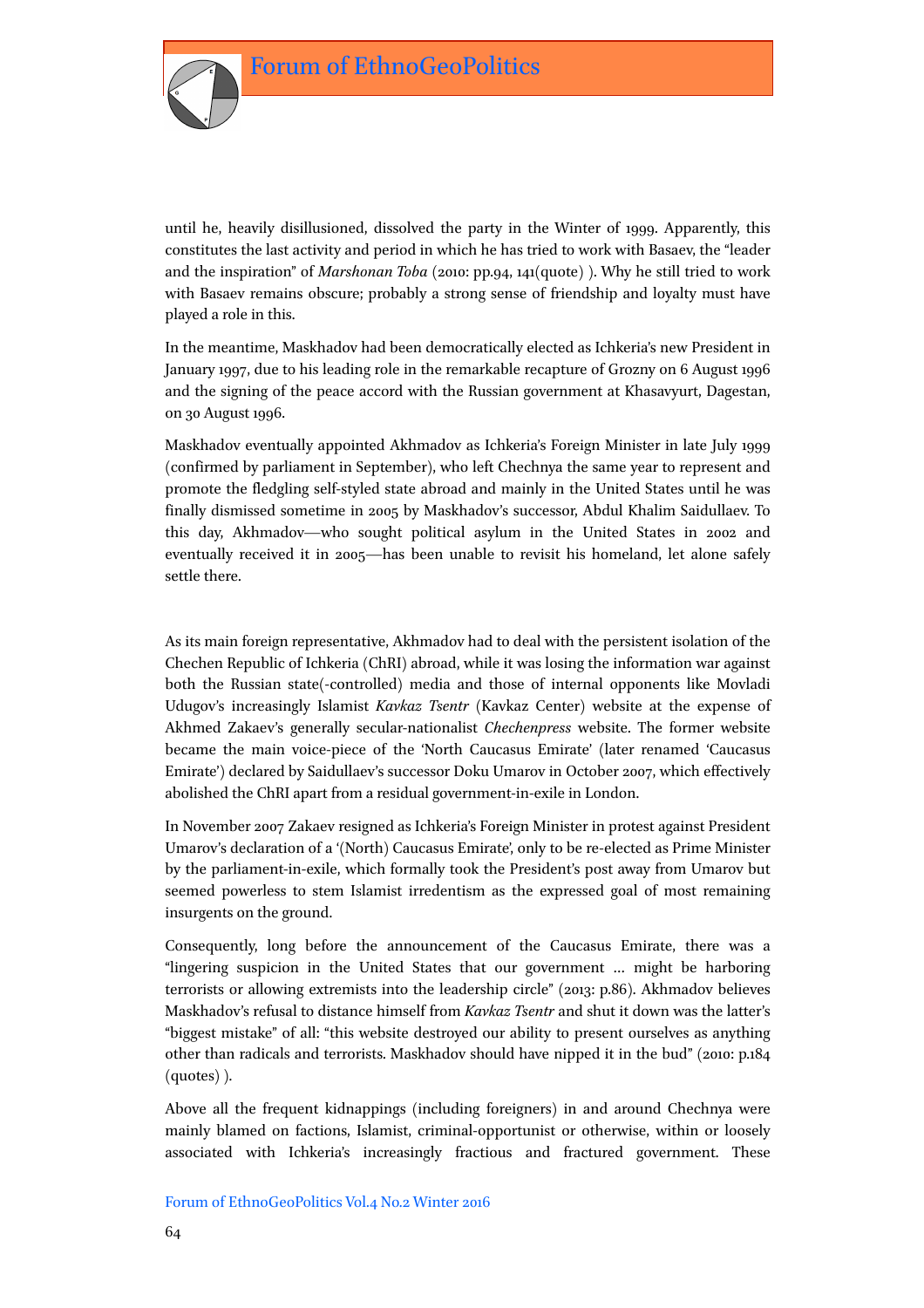

kidnappings hurt its authority and credibility at home and abroad, even though many an abduction appears to have been orchestrated by (pro-)Russian actors. In this regard Akhmadov's analysis of how "the hostage trade grew out of the treatment of prisoners" (2010: p.101) during the First Chechen War—particularly due to the far worse treatment of prisoners on the Russian side at the time—is insightful and convincing.

Ichkeria's increasing isolation, lack of funds and damaged reputation explains why both Mashkadov and Akhmadov so eagerly embraced and lauded any outside support they received, like from the American Committee for Peace in Chechnya, one of whose co-chairs, former U.S. National Security Advisor Zbigniew Brzezinski, wrote the Foreword to *The Chechen Struggle*.

At times Akhmadov rather excessively praises Ichkeria's rare supporters abroad, like Brzezinski (e.g. 2010: pp.195-196; 2013: pp.62-63); but this is understandable given Ichkeria's severe predicaments including its factionalism and very survival at home. Brzezinski's Committee for Peace in Chechnya actually helped to sustain Western sympathy for the Chechen cause as understood by the proponents of Chechen independence.

Yet Akhmadov's reach remained limited: through Brzezinski's committee he did have "good access to members of Congress but almost no ability to meet high US officials" (2013: p.114); the meetings with two senior State Department officials, secretly yet quite friendly with one of them in October 2000 (Ibid: p.120) and publicly if quite frigidly with the other in March 2001 (Ibid: pp.114-115; 2010: p.196) were exceptional.

Moreover, there were "only a few hundred Chechens in the United States and I had no means of reaching them" or trying to "mobilize them" (2013: p.185). Doing this would have violated and undermined his precarious status of being a "simple foreign visitor" rather than a "registered foreign representative" (Ibid) in the States—and that of an asylum seeker after he learned in May 2002 that an Interpol arrest warrant had been issued against him on Russia's request.

On the point of "becoming a man without a country" unable to travel abroad (his Russian passport about to be expired) he made the "excruciating difficult" decision to "ask for political asylum" while remaining Ichkeria's Foreign Minister for a considerable while after his asylum had been granted a few years later (2013: pp.248-249 (incl. quotes) ).

At the time Akhmadov was acutely aware that the United States, despite their criticism of Putin's authoritarian policies and (consequent) Russian brutalities in Chechnya (and elsewhere), "considered Chechnya to be an integral part of the Russian Federation" and that "the Chechen resistance was unlikely to get any assistance in combating the Russians as the Afghans had received after the Soviet invasion of Afghanistan" (2013: p.115). The latter case was arguably or at least to some extent a case of foreign aggression by a superpower against a fragile neighbouring state. But the case of Chechnya was quite different. Obviously the US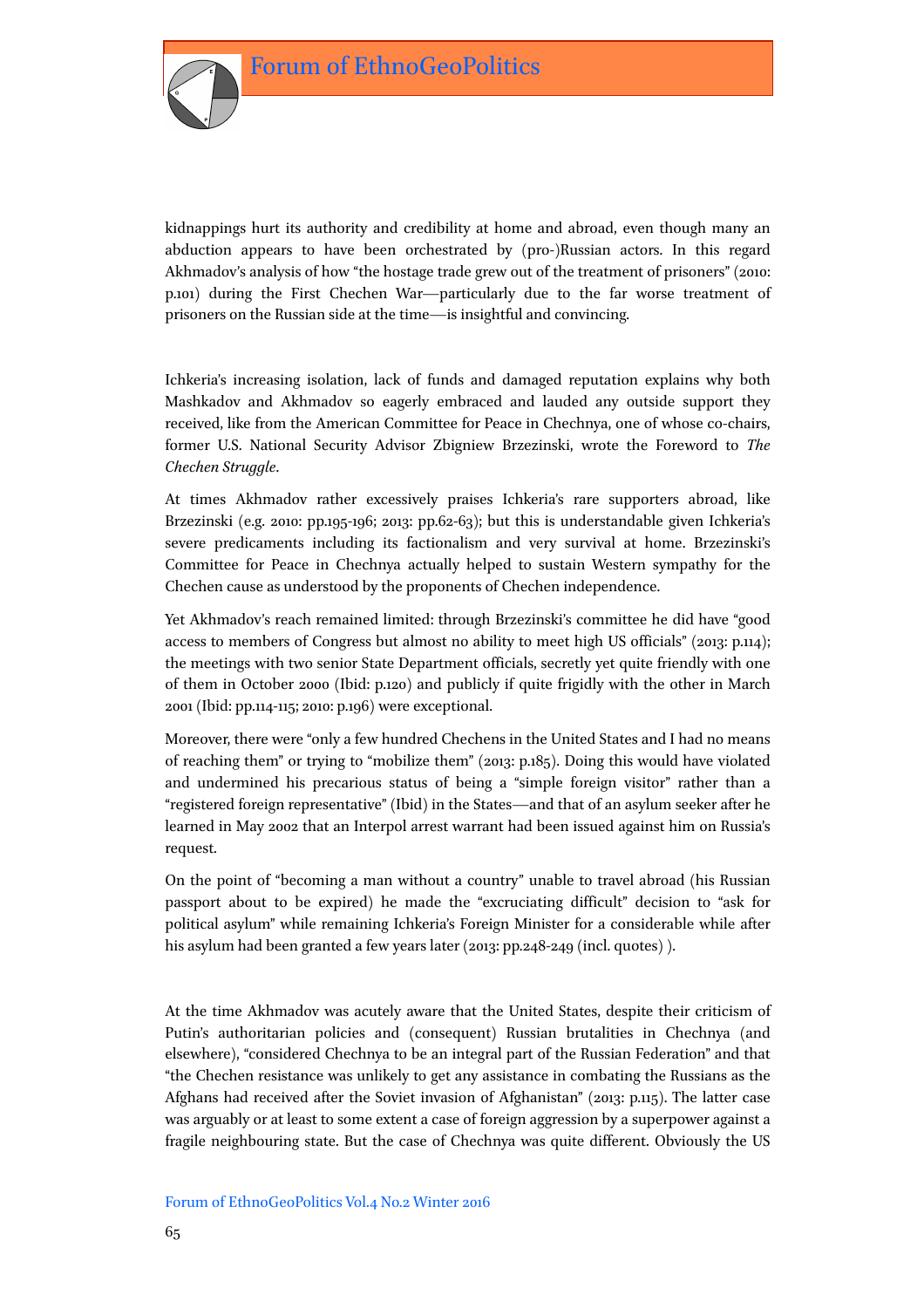

would never dare or even contemplate to intervene militarily within the internationally recognised territory of a major nuclear superpower like Russia, or offer military aid to opponents of Russia's territorial integrity.

Yet in 2001 Mashkadov still hoped that countries like the US with "large organizations that have huge financial capabilities" (according to Akhmadov, Mashkadov had particularly the "Central Intelligence Agency in mind") would come to their aid (2013: p.123 & note 1 (quotes) ).

However, the US-led War on Terror in response to '9-11', arguably the most destructive terrorist act to date, effectively dashed any hopes and prospects of substantial US aid to Ichkeria: on 11 September 2001, a dozen members of Osama Bin Laden's Islamistfundamentalist *Al Qaeda* ('The Base') network hijacked airplanes and plunged them into the Twin Towers in New York and the Pentagon in Washington DC, killing 2973 people, almost all civilians, 2749 of them in New York.

Russia's President Vladimir Putin "understood immediately how he could benefit from Al-Qaeda's attack" (2010: p.200). Putin had an easy time to convince the West, and the US Administration of President George W. Bush in particular, to consider and ostracise most or all Chechen separatists as Al-Qaeda-like or Al-Qaeda-connected terrorists. Putin's task was made all the easier as Chechen separatists, increasingly relying on actual terrorism, gangsterism and foreign *mujahid* assistance, already had made a bad press for themselves.

The post-9-11 world also put Maskhadov in an near-impossible quandary: severing the ties with Basaev, Udugov, Khattab and other 'terrorists' as demanded by the US would severely, perhaps fatally weaken the armed struggle *and* "practically justify the aggression, Russia's genocide" (2013: p.161) in Chechnya by such an 'admission of guilt'; but refusing to do so would—and did—worsen and solidify Ichkeria's isolation in the West.

As Maskhadov understandably put Ichkeria's immediate survival above the improvement of its international standing, he chose to disregard the American demand. Still his decision had detrimental effects on the independence struggle as it gave Putin more free rein in Chechnya than before, with tacit US acquiescence. Akhmadov observes that the intensified "Russian-American antiterrorism cooperation" after 9-11 was "short lived, but had … profoundly negative consequences for the Chechens" (2010: p.200).

## Akhmadov's Analysis of Brutalities during the Chechen Independence Struggle

The third laudable feature of Akhmadov's two books is that both contain controversial and counter-intuitive yet thought-provoking, plausible and convincing observations on the Russo-Chechen conflicts in general and some major violent incidents during these conflicts in particular.

Above all Akhmadov's thoughtful comments on *brutalisation*, a 'degenerative' process of increasing violations of local and/or international norms of violence, are worth mentioning —and are highly useful to the reviewer's ongoing research and testing of his Brutalisation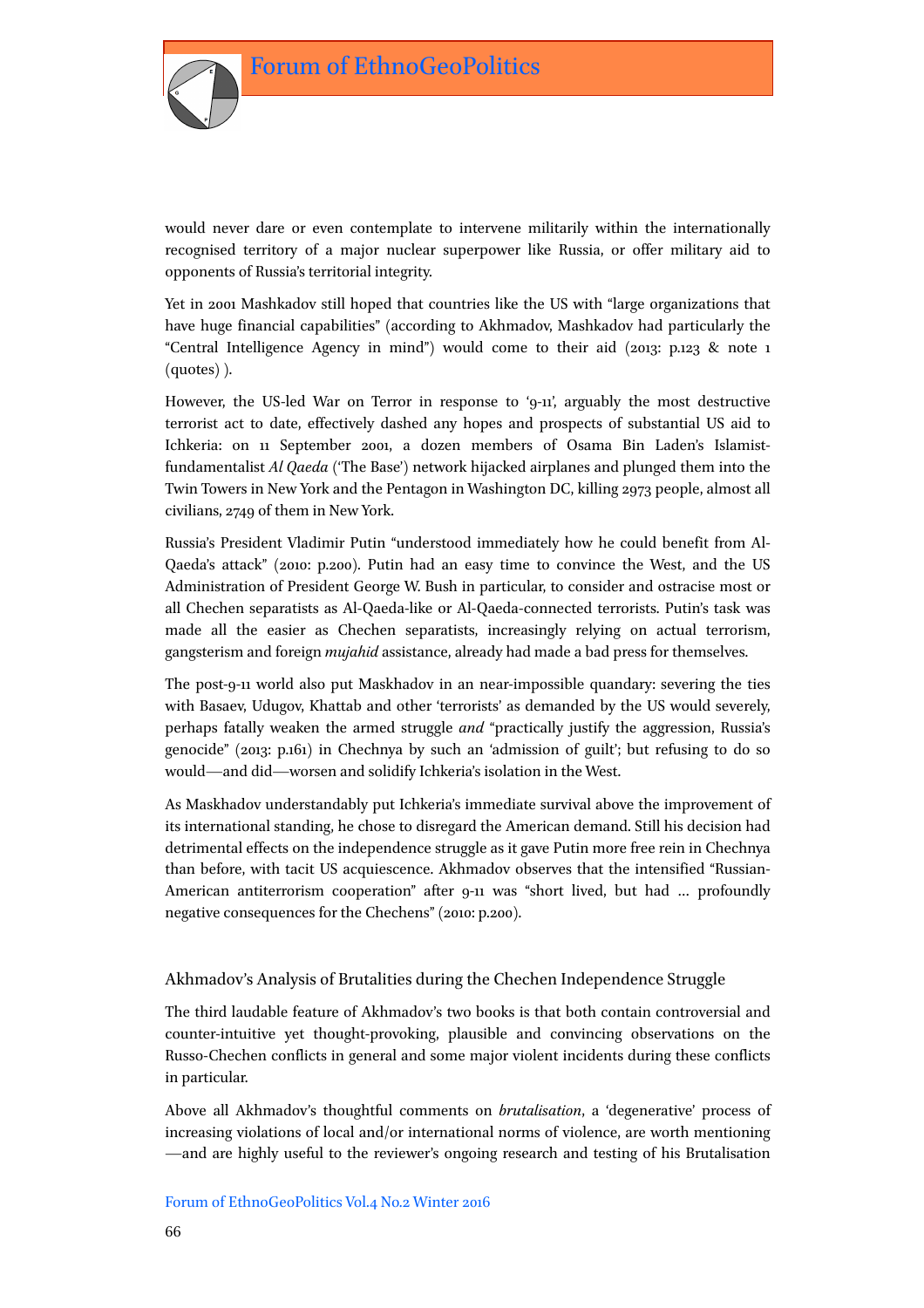

theory, which nowadays consists of the variables *violence-value* (variable 1), *combat-stress* (variable 2) and the conflict-inducing (variable 2) and conflict-induced (variable 4) motivations of *grievance*, *avarice*, *interest* and *ideology* (Ten Dam 2015a: 5 & note 2; see on older version theory: Ten Dam 2010: 332; see further Ten Dam 2015b: 9-11).

Thus Akhmadov frequently refers to the morally corrosive tit-for-tat retributions, with ever declining respect for the Geneva Conventions and its provisions like decent treatment of prisoners. This brutalisation particularly took hold since the "Russians introduced cleansing operations, *zachistky*, ostensibly to identify fighters, but they mostly killed and terrorized the population"—while "on the Chechen side this process evolved more slowly and was more a reaction to what was being done to us than a deliberate policy" (2010: pp.38-39). Indeed, in the Russian "filtration camps" (*Glavnoe Upravlenie Operativynikh Shtabov*, GUOSh) "thousands if not tens of thousands people were tortured and humiliated" (Ibid: p.115).

Maskhadov was fully right by late 2000 to be "speechless" in shock about the Russian "brutalities, cruelties", especially by underfunded, impoverished "contract soldiers", taking place in his homeland (2013: pp.21(quotes)-22); he repeatedly refers to these brutal cleaningup operations (*zachistky*) on the audiotapes.

According to Maskhadov, even special police OMON (*Otrjad Mobilnij Osobogo Naznatsjenija*, Special Purpose Mobility Unit) and military intelligence GRU (*Glavnoye Razvedyvatel'noye Upravleniye*, Main Intelligence Directorate) forces were as underfunded as ordinary contract soldiers, with the Russian military command unable or unwilling to pay them the promised "1,000 dollars a month" allowance or offer any other compensation (2013: p.34). Thus they looted and demanded bribes from hapless citizens or plundered their belongings after they killed them, especially during cleaning-up operations, encouraged by the Russian authorities to "Grab, rob, do what you like" " (Ibid: p.56).

These contract soldiers also forced husbands to undress their wives to supposedly check whether they bore the marks (imprints, scrapes) of sniper or other armed activities on their bodies, but only did this to humiliate both husbands and wives—and "take away and rape" the latter (2013: p.210).

Maskhadov's harsh and bleak assessment of Russian misdeeds and atrocities appears to be generally true; by and large Chechen violations of humanitarian and human rights law, though grave and recurrent, did pale in comparison both in severity and scale to those committed by the Russians during the 1990s and the first decade(s) of the 21st century. He insists that "I have been doing everything within my power to keep actions of the Chechen resistance within the internationally recognized rules of war" even if he could not prevent all terrorist and other brutal(ised) actions by "isolated elements of the resistance" (2013: p.253).

Be that as it may, Akhmadov's own observations on conflict and violence broadly concord with the reviewer's own conceptions of brutality and brutalisation, and with his own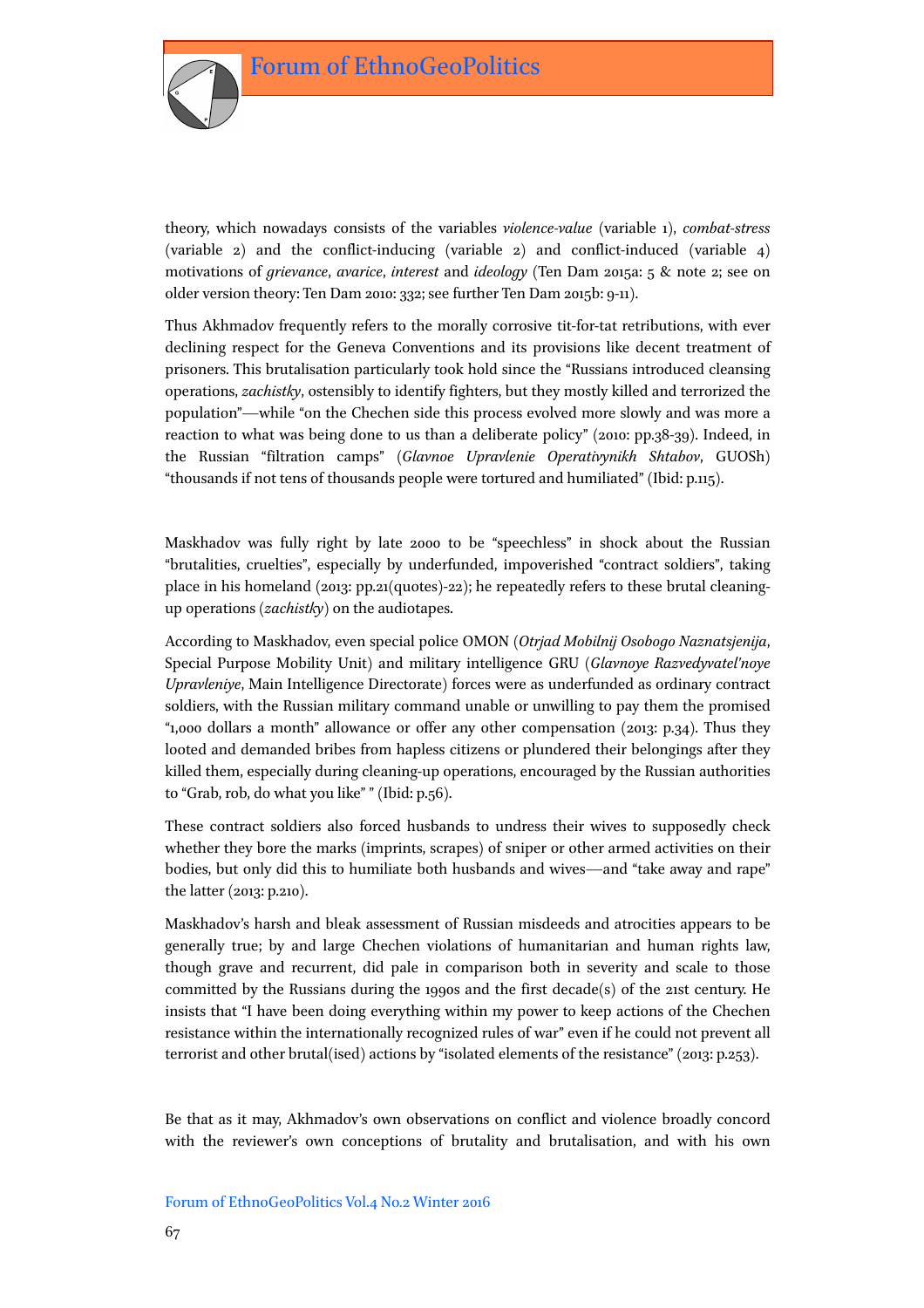

definitions of terrorism and other forms of (atrocious, brutal) violence, like terrorism as "sudden lethal violence without preceding warning of the act for whatever purpose against (groups of) unarmed or weakly armed and thereby effectively defenceless civilians, unarmed off-duty security personnel, soldiers and policemen, and other defenceless noncombatants" (Ten Dam 2015a: 16).

For instance Akhmadov argues that he cannot put the June 1995 Budennovsk hostage crisis "in the same category as other acts of terrorism" (2010: p.52), as "there was no cruelty toward the hostages; there were no cases of rape, or other types of abuses" (Ibid; pp.52-53).

Indeed, unlike the hostage crises at Moscow's Dubrovka Theater during the performance of the musical *Nord-Ost* (North-East) in October 2002 and at Beslan's primary (and secondary) school in North Ossetia in September 2004—Basaev claimed responsibility for both, though Akhmadov believes he was only truly responsible for and involved in the latter hostagetaking action (2010: pp.205, 223)—"in Budennovsk the hostage-takers took risks to get water" for the hostages as "none was being supplied" from the outside (Ibid: p.53 (quote); pp.224-225 (comparing Beslan and Budennovsk) ).

Akhmadov also argues that Khattab "wasn't a terrorist" (2010: p.202), as his "cruelty in the form of beheadings and cutting of limbs" of either dead or alive Russian soldiers" should be regarded as "war crimes and gross violations of the Geneva Conventions" rather than terrorism (2010: p.203): "Khattab never acted against the civilian population and his actions were directed against military targets" (Ibid).<sup>16</sup>

Whether that assessment is true or not, the scale and degree of terrorism and other forms of excessive violence by Chechen insurgents has continued to pale in comparison to those committed by the Russian state. Thus in both 'Nord-Ost' and 'Beslan' the Russian responses to 'neutralise' the hostage takers showed little if any regard for the well-being of the hostages, with hundreds of casualties among the latter that could well have been avoided.

## Conclusion: Causes, Dynamics and Prospects of the Chechen Independence Struggle

The given of Russia's political and military superiority vis-à-vis a small nation such as the Chechens, begs the question why so many Chechens were ready to forcibly secede from Russia in the 1990s, as most of them would have known full well that the long-term prospects of Chechen independence would be slim at best against Russia's might. At least five interrelated factors appear to account for Chechnya's extraordinary independence struggle and the consequent ethno-territorial conflict:

- i) the saliency of historic grievances like the wholesale deportation of the Chechens people (amongst others) in 1944 on orders of Stalin;
- ii) the still vibrant martial culture of defiance that obliges Chechens to avenge such historical wrongs when given the chance and seek safety from such wrongs in the future through independence;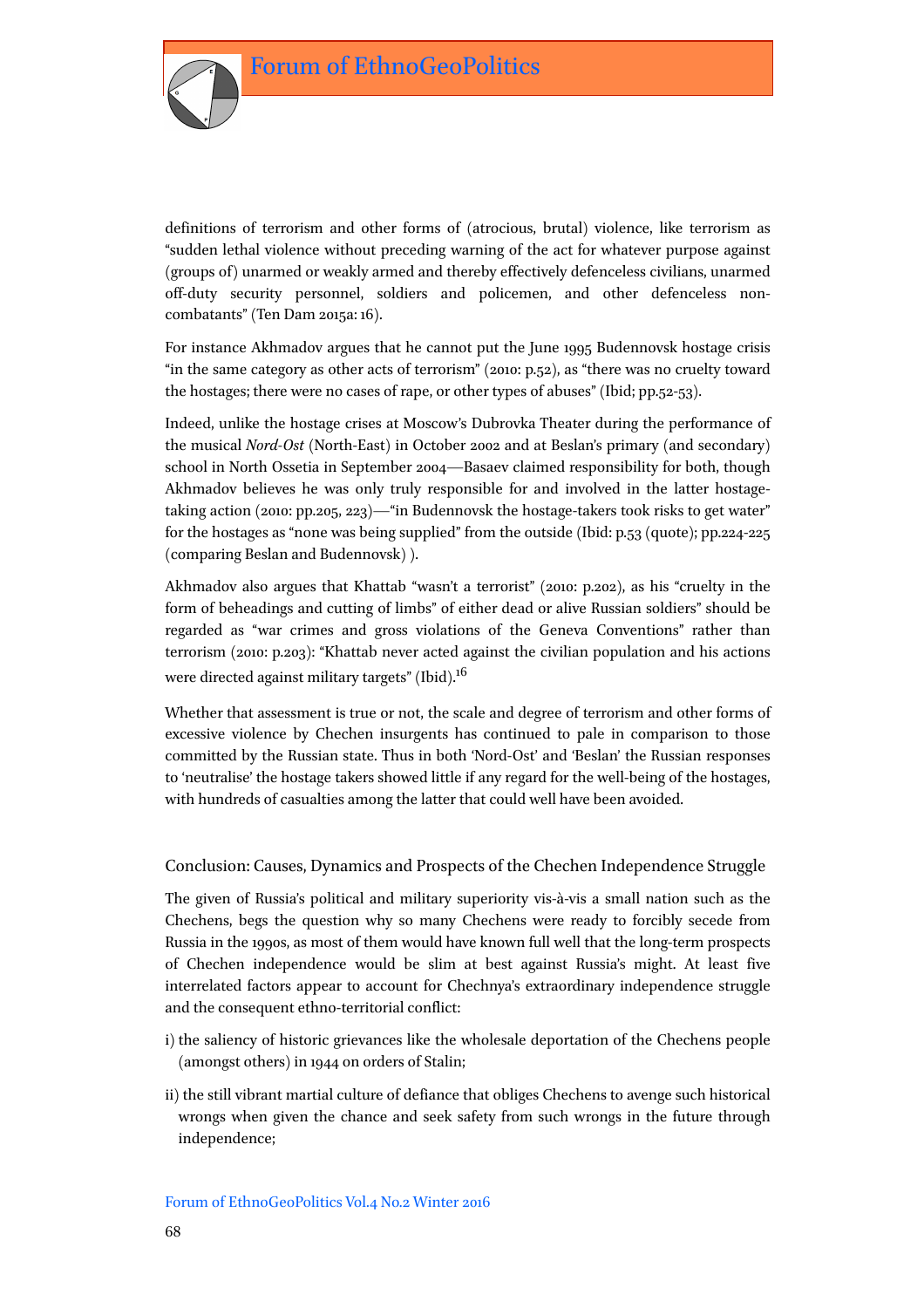

- iii) the Chechens being by far the biggest indigenous nation in the North Caucasus, thus having the demographic critical-mass to at least try to secede from a major power like Russia (Ten Dam 2010: esp. 333-334, 345-349; Ten Dam 2011: esp. 247-252); and because
- iv) Chechnya exhibits the "so-called *mosaic* type of ethno-geographic configuration" of "highly homogeneous pockets of ethnic concentration" (Rezvani 2013: 15) which makes it vulnerable to conflict, especially if combined with
- v) a "*politicization of ethnicity*" (Rezvani 2013: 55) in a hierarchical-territorial ethno-political system whereby some ethnicities get a higher autonomy and/or nationality status and thus more privileges in defined territories than others (Ibid: esp. 116-120).

It is the combination of all these factors—acting as either necessary or sufficient-making conditions—that account for the Chechen conflict, as "there are many cases of ethnoterritorial groups in the (post-)Soviet space that enjoy territorial autonomy and a dominant demographic position therein, but nevertheless have not waged a war of independence" (Rezvani 2013: 249).17

One also needs to account for these factors themselves, i.e. identify the factors-behind-thefactors, to explain thus "why an ethno-nationalist conflict emerged in Chechnya, and diffused and transformed [to a considerable degree] into a Wahhabi/Salafi religious conflict" (Rezvani 2014: 871 (quote); see further esp. 886, note 57).

The three impressive features of both books described earlier do not mean that either *Wartime Diplomacy* or even the broader-oriented *Chechen Struggle* exhaustively cover the characters and lives of all the major personalities in the Chechen independence struggle, let alone all the apparent reasons, events and complexities of that struggle. Such exhaustiveness would have been too much to ask for, given the limited size, (auto)biographical focus and topical range of both books.

Even so, Akhmadov's descriptions of his own role and motives in the Chechen independence struggle, those of some major figures in that struggle and his relationships with them, and some crucial aspects, developments, outcomes and prospects of that struggle, remain more ambiguous and equivocal than they could have been.

Nevertheless, one should not put too much weight on such shortcomings, if only because these may be at least partially due to Akhmadov's understandably sensitive position in the United States and beyond as a once major figure in the Chechen independence struggle. Concurrently, he may not wish to divulge too much of his own personal beliefs, motivations and judgments of his own role and that of his compatriots and (former) participants in that struggle.

Moreover, he is right in suggesting that his own participation in the struggle and the positions he occupied have been significant, but not such that he could have had full insights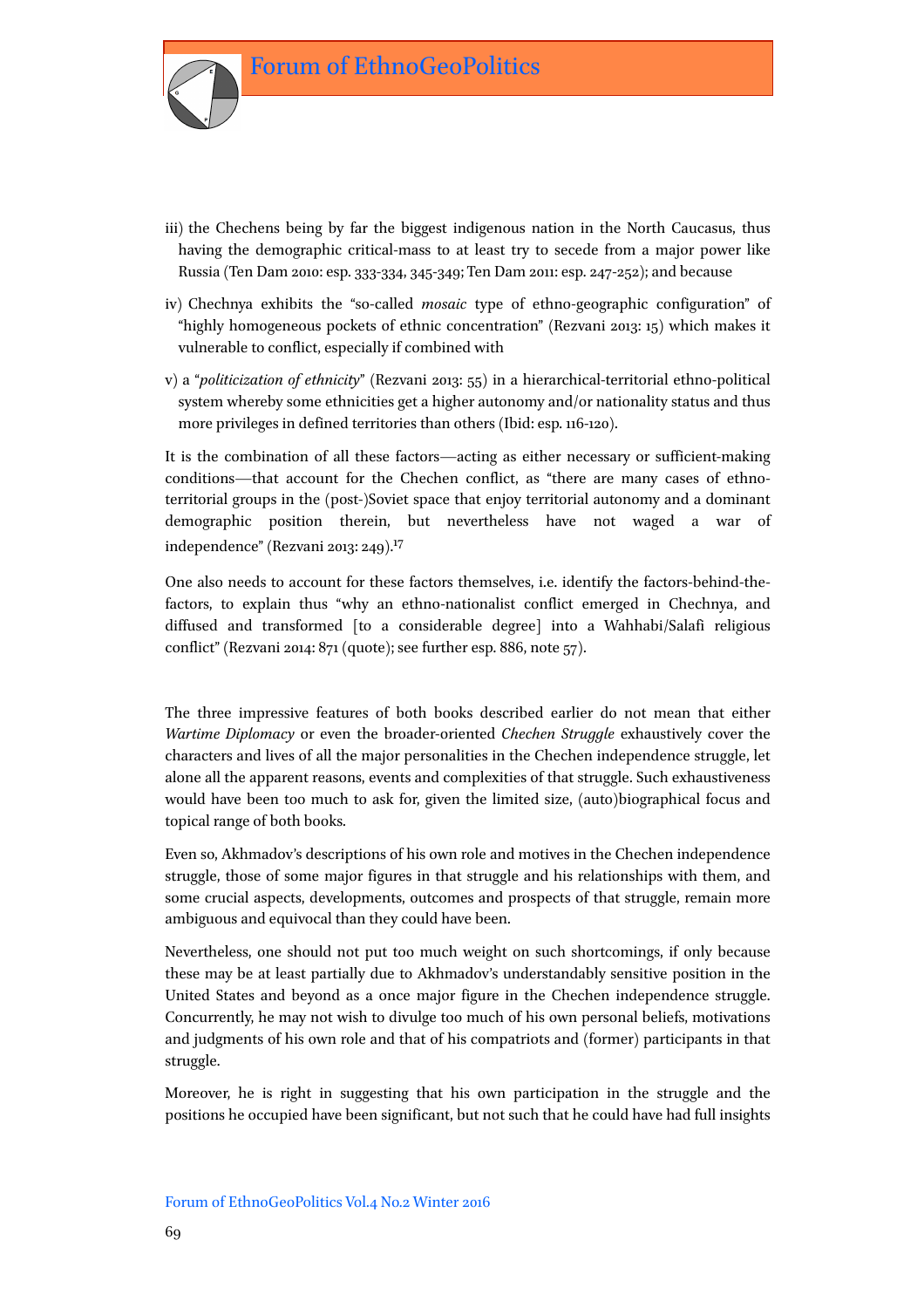

of the motivations and actions of all the major participants: "I knew all the main Chechen leaders, but even so, there are many things about which I can only speculate" (2010: p.235).

Be that as it may, Akhmadov's expectation that "the Chechens will seek to control their own affairs again" and once more "will seek independence" (2010: p.247), that the "desire for independence has been pushed underground only temporarily" and will rise again "in 50 years" time if not sooner (2013: p.240), is not as farfetched as it may seem at first glance.

Despite the horrors of the first Russo-Chechen War of 1994–1996 and the second Russo-Chechen War that started in late 1999 and arguably continues to this day, both Islamist and secularist Chechens refuse to acknowledge defeat. Even those who have laid down their arms still try to sabotage Russia's hold over their homeland by any means—and take up arms again whenever they see the slightest chance to succeed.

This resolve can also be found among former rebels and supporters who are presently exhausted and demoralised. Many reluctantly accepted the amnesty offer by Chechnya's President Ramzan Kadyrov (b. 1976), effectively installed by Russia's President Vladimir Putin in 2007. Insurgents had assassinated his predecessor and father, Akhmad Kadyrov (b. 1951) through a bomb blast in Grozny on 9 May 2004 that killed dozens of people (estimates vary).

Akhmad Kadyrov was once appointed Grand Mufti of Chechnya by Dudaev in 1995 and onetime proponent of independence in the First Russo-Chechen War—until he switched sides, apparently because he considered Islamism of Wahhabi and Salafi varieties a greater threat to Chechen society than Russian domination. Many observers discern merely or mainly selfserving motives, yet Akhmadov's view of Akhmad Kadyrov is more nuanced than most. Thus he rejects allegations that Akhmad was a FSB agent and suggests that his "aggressively anti-Wahhabi" stance was a major and perhaps primary reason that "he had gone over to the Russian side" (2010: p.164 (quotes) ).

The lethal bomb attack in May 2004 that killed Akhmad Kadyrov and scores of others, for which Basaev claimed responsibility, was followed by the 'election' of Alu Alkhanov as the new President. Nowadays the latter's successor, Ramzan Kadyrov, a former warlord notorious for his ruthlessness (some who surrendered disappeared), intimidates the populace into submission—for now. At present "Chechens are exhausted and to survive they have to accept Kadyrov's reign, hang his portrait everywhere, and pretend that the conflict is over" (2010: p. 246). But eventually "the spring [toward independence] will uncoil with greater force" (Ibid).

Indeed some analysts refer to a trend of *Kadyrovisation*, the unintended (side-)effect of Putin's so-called *Chechenisation* policy of installing an indigenous yet pro-Moscow government by making the Kadyrovs so powerful locally that even Moscow may be unable to control them fully or even partially.

The Kadyrovs actually belong to and lead the benoy clan clan (*gar*, *neqi*), which reportedly "amounts to 15% of the Chechen population" (Sokirianskaia 2005: 456), apparently making it the largest Chechen clan, as large or larger than many a *tuqum* or (multi-)tribal union of multiple clans.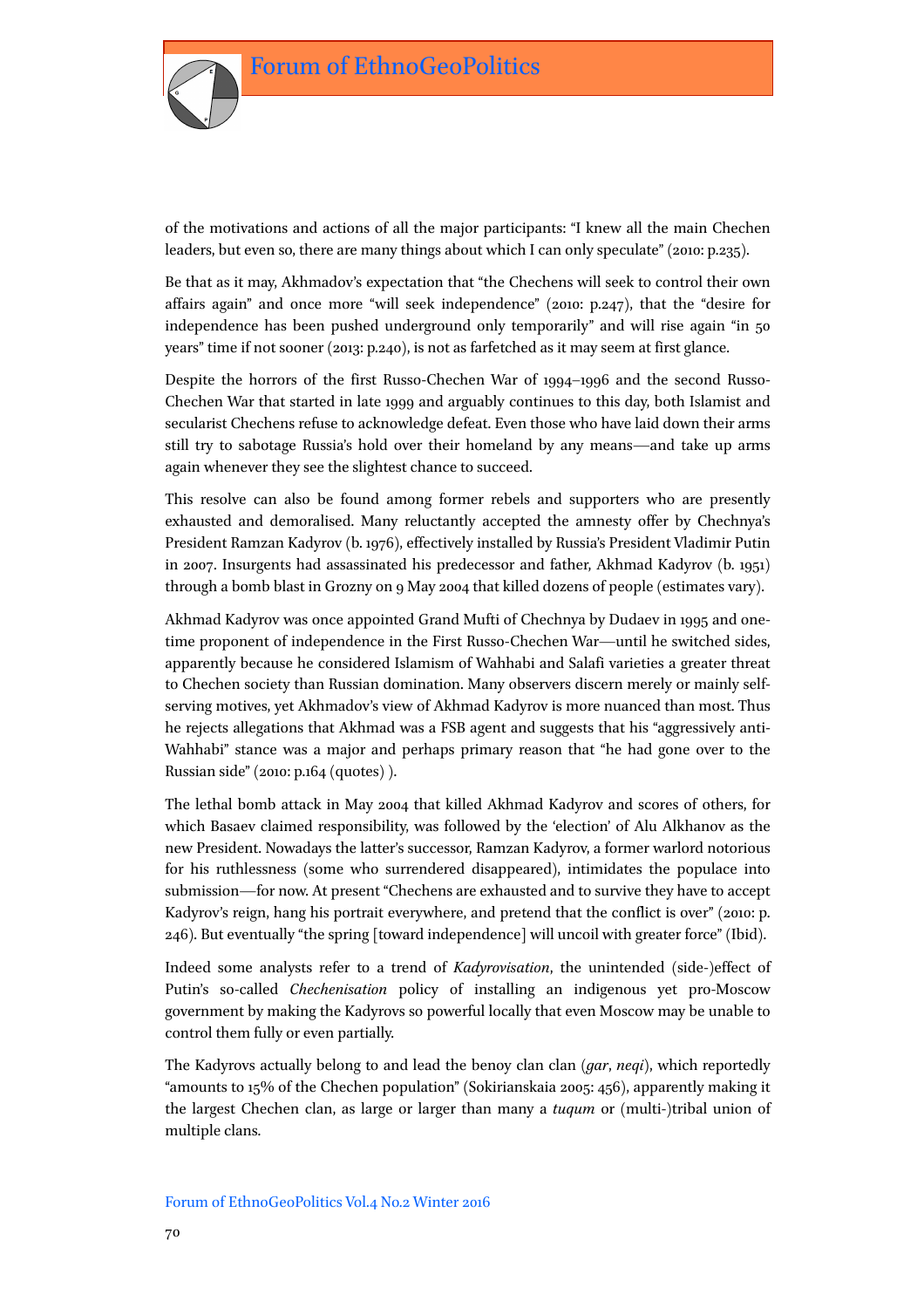Thus one reason for the Kadyrov family's power and influence—and the decision by Putin to ultilise them—appears simply to be the immense size of the clan they belong to. This in fact by itself may paradoxically further Chechen autonomy and even (de facto) independence on the long term.

As scholars, historians, anthropologists and social scientists in particular, we can and should try to predict, or at least assess, with our theories, hypotheses and empirical research which of Maskhadov's and Akhmadov's particular observations turn out to be prescient of Chechnya's seemingly doomed attempt to definitely break away from Russia. But in the end only the future will tell.

*Caspar ten Dam is a conflict analyst and PhD-researcher on Chechen and Albanian insurgencies at the Institute of History of Leiden University, the Netherlands. [c.t.ten.dam@umail.leidenuniv.nl](mailto:c.t.ten.dam@umail.leidenuniv.nl)*

#### Endnotes

- 1. *Wartime Diplomacy* does not clarify the fate of Akhmadov's own tapes to Maskhadov. If many, most or all of these tapes or transcripts have survived, Akhmadov's reticence to publish these may be due to their sensitive content and his own contentious asylum bid in the US at the time.
- 2. Other audiotapes between Maskhadov and others did exist, though most of these are probably lost or destroyed forever. Maskhadov refers to these other audiotapes more than once, like those received by and sent to Ichkeria's then Deputy Prime Minister Akhmed Zakaev (2013: e.g. pp. 175,191,206,215).
- 3. Miriam Lanskoy, 'Chechnya's Internal Fragmentation, 1996–1999' *The Fletcher Forum of World Affairs* Vol.27 No.2, Summer/Fall 2003, pp.185-205; "adapted from a chapter of her dissertation, entitled, "War of the Russian Succession: Russia and Chechnya, 1996-1999." " (p.185)—also known as *The War of the Russian Succession: Russia and Chechnya between the Wars* PhD thesis, Boston University, 2003.
- 4. Also called the Chechen Republic of Ichkeria (*ich keri*: "place over there" in Kumyk) or ChRI, after the south-eastern 'heartland' of Chechnya. The ChRI actually encompasses the entire Chechen region within the former Chechen-Ingush Autonomous Soviet Socialist Republic (ASSR) or ASSR Checheno-Ingushetia.
- 5. The "way Dudayev was killed remains mysterious"; the one being "killed by a [air or ground] rocket that identified and targeted him from a signal on his satellite phone" constitutes just one if "dominant" version of the event (2010: p.250, note 1 of Chapter 4; see p.64). In *Wartime Diplomacy* Akhmadov reiterates that Dudaev was apparently killed by a ground (or air) rocket "while using a satellite phone", though the "exact nature of his death has still not been entirely clarified" (2013: p.4; see also p.18).
- 6. Just like Wahhabism, Salafism is a purist version of Islam within the Sunni branch (see on the similarities and differences between Wahhabis and Salafis: Ten Dam 2011: 245-246).
- 7. Ali Askerov thus asserts that "it is very likely that he [Basaev] was killed accidentally" (Askerov 2015: 59). Though I do not always agree with his observations, I recommend Ali Askerov's *Historical Dictionary of the Chechen Conflict* (Rowman & Littlefield, 2015) as a useful and insightful source of reference; I plan to write a book review on it in the near future.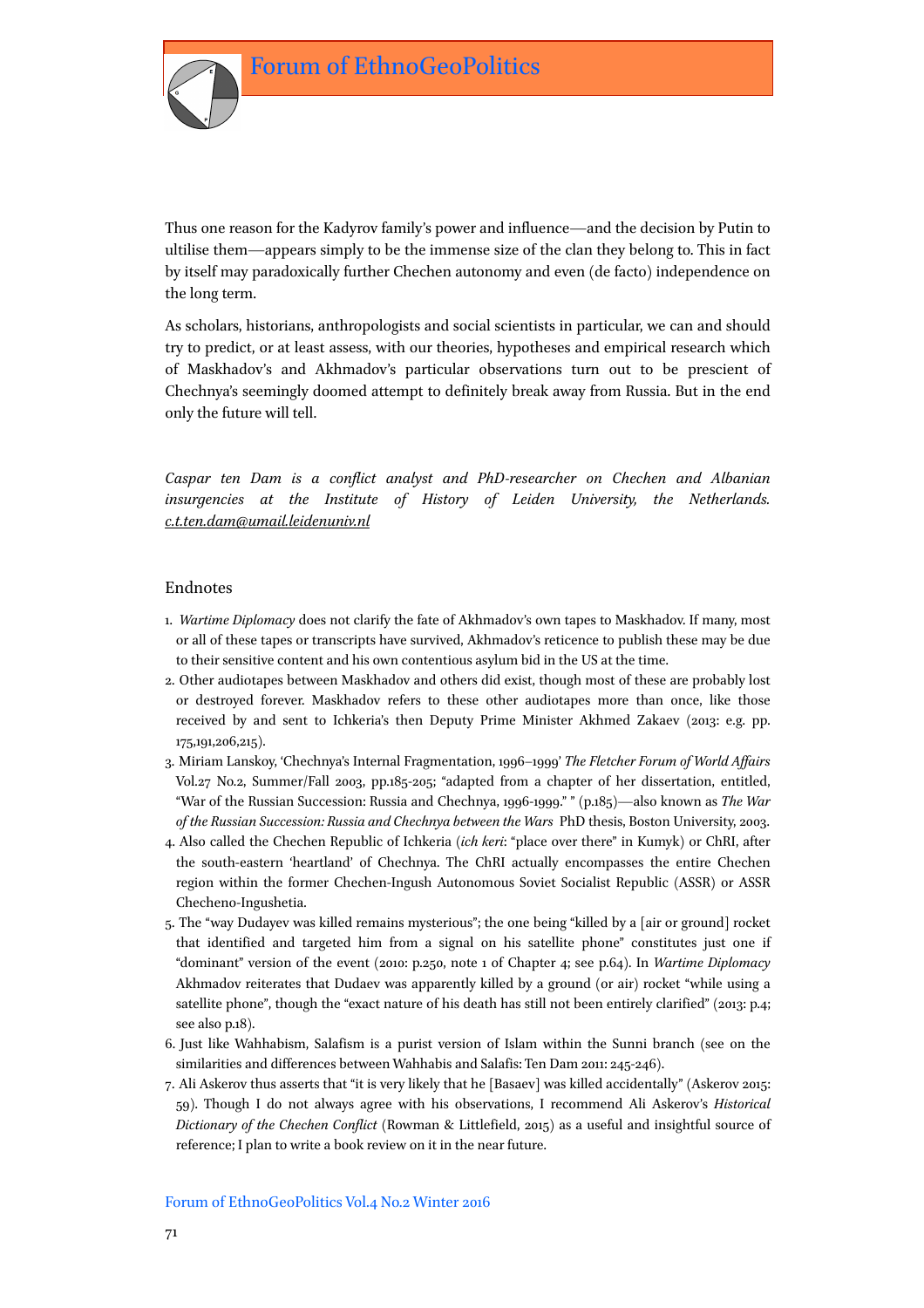8. Akhmadov himself speaks of "a Saudi guerrilla fighter named Ibn al-Khattab" (2010: p.123) by which he clearly means the famous or rather notorious "Khattab" whom he met "several times" (Ibid). Askerov also states that "Thamir Saleh Abdullah Al-Suwailem" was "born in Saudi Arabia" (Askerov 2015: 119).

9. See note 4.

10. See note 5.

- 11. Maskhadov seemed to have considered Saidullaev as capable and willing to "carry out his policy" and "develop reasonable relations with his internal opponents" (2013: p.174; see also 2010: pp. 229-234).
- 12. Udugov "left Chechnya but remained very influential as the dominant propagandist of the radical wing and force behind the Kavkaz Tsentr website" (2010: p.185). His whereabouts remain unknown.
- 13. Akhmadov states that Gelaev was "killed on February 28, 2005" (2010: p.183)—but that probably is a typo error, as sources generally agree that he was killed on 28 February 2004 while attempting to withdraw (alone or with a few of his surviving troops) into Pankisi Gorge after a (failed) raid into Dagestan (see e.g. Waynakh Online, [www.waynakh.com/eng/2008/05/khamzat-ruslan-gelayev/](http://www.waynakh.com/eng/2008/05/khamzat-ruslan-gelayev/) (acc. 14 Nov 2016) ).
- 14. Akhmadov's account of his injury differs from those of other sources. Thus *Waynakh Online* claims that "Akhmadov was wounded during the fighting with forces of Ruslan Labazanov in Argun" in August 1994: [www.waynakh.com/eng/2008/05/ilyas-khamzatovich-akhmadov/](http://www.waynakh.com/eng/2008/05/ilyas-khamzatovich-akhmadov/) (acc. 7 April 2014), suggesting that he was in the thick of it.
- 15. Reportedly, Akhmadov "retired to private life" right after the end of the war in August 1996: see e.g. [www.waynakh.com/eng/2008/05/ilyas-khamzatovich-akhmadov/](http://www.waynakh.com/eng/2008/05/ilyas-khamzatovich-akhmadov/) (last acc. 26 Sep 2016).
- 16. However, beheadings and other cruelties against soldiers and other combatants who have surrendered, been wounded or otherwise rendered unable to defend themselves should be regarded as acts of terrorism—even if the victims are formally still combatants rather than non-combatants (see e.g. Ten Dam 2015a). Such acts of terrorism are then at the same time violations of humanitarian law.
- 17. Babak Rezvani acknowledges the relevance of multiple factors accounting for internal armed conflicts—particularly grievances of severe deprivations in the past and demographical size and dominance of the initiating (rebelling) party (Rezvani 2013: esp. 227-249 (Chechnya); Rezvani 2014 (on Chechnya); Rezvani 2015 (updated, shortened and improved version of Rezvani 2013) ). Yet he stresses that such factors only make any conflict truly likely, in a time of interethnic tensions and state fragmentation, when the ethnicities concerned live next to each other in concentrated pockets (mosaic configuration) within ethno-politically constructed territories. Thus "in addition to their demographic dominance in their autonomous homeland, the burden of trauma caused by their genocidal deportation [in 1944] as well as a certain peculiarity of the Caucasus—probably its mosaic type of ethno-geographic configuration—are crucial factors, which in combination can explain the Chechen conflict" (Rezvani 2013: 249; see also Rezvani 2014: 886).

#### References—Bibliography

Askerov, Ali, *Historical Dictionary of the Chechen Conflict* Lanham/Boulder/New York/London: Rowman & Littlefield, 2015.

Lanskoy, Miriam, 'Chechnya's Internal Fragmentation, 1996 – 1999' *The Fletcher Forum of World Affairs* Vol.27 No.2, Summer/Fall 2003, pp.185-205.